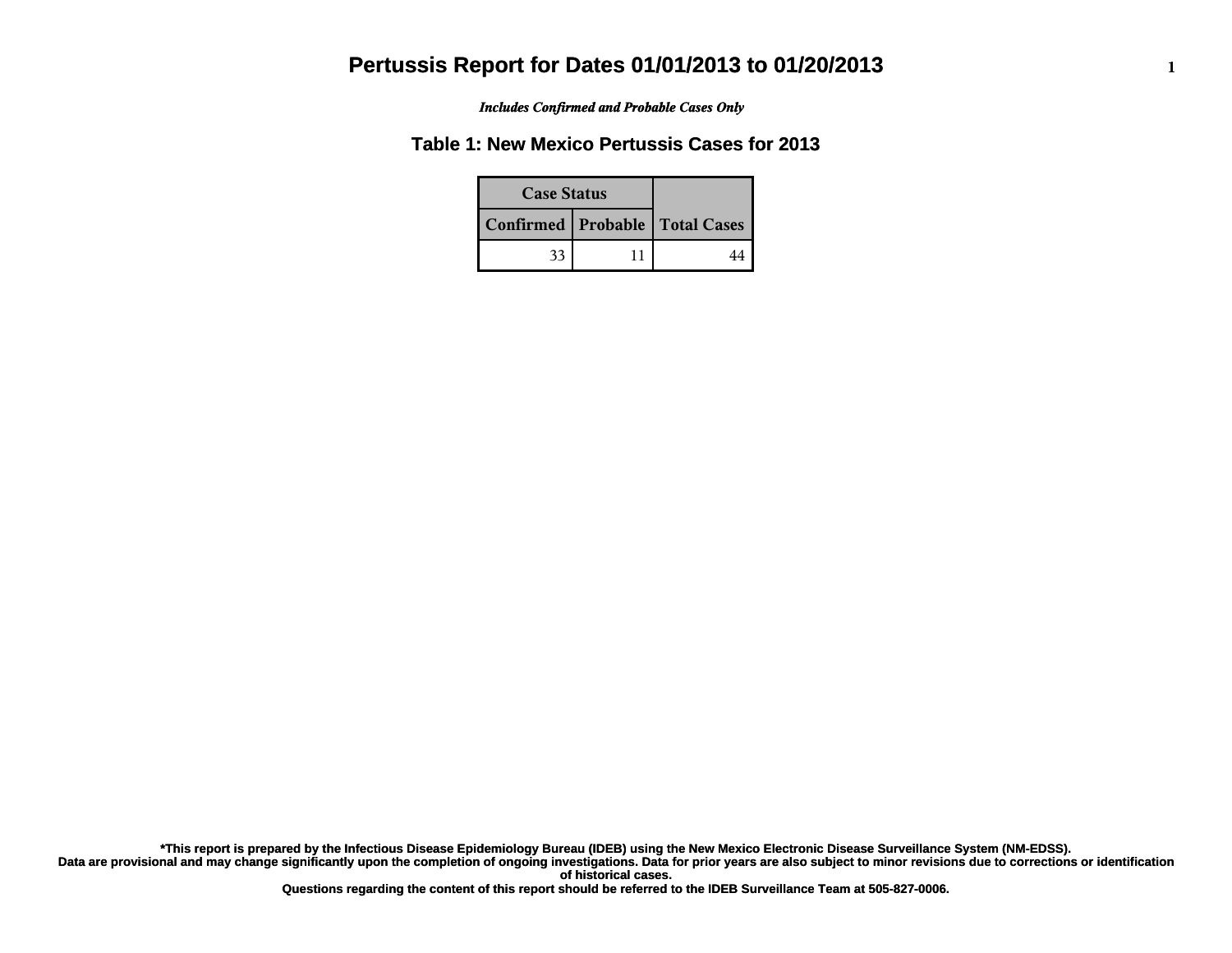*Includes Confirmed and Probable Cases Only*

### **Table 2: Pertussis Cases by County**

| <b>County Name</b>       | Case<br><b>Number</b> | Percent<br>of Total<br><b>Cases</b> | Incidence<br>per<br>100,000 |
|--------------------------|-----------------------|-------------------------------------|-----------------------------|
| <b>Bernalillo County</b> | 27                    | 61.4                                | 4.1                         |
| Colfax County            | 4                     | 9.1                                 | 29.1                        |
| <b>Eddy County</b>       | 2                     | 4.5                                 | 3.7                         |
| Lea County               | 1                     | 2.3                                 | 1.5                         |
| Rio Arriba County        | 1                     | 2.3                                 | 2.5                         |
| San Miguel County        | 1                     | 2.3                                 | 3.4                         |
| Santa Fe County          | 4                     | 9.1                                 | 2.8                         |
| Valencia County          | 4                     | 9.1                                 | 5.2                         |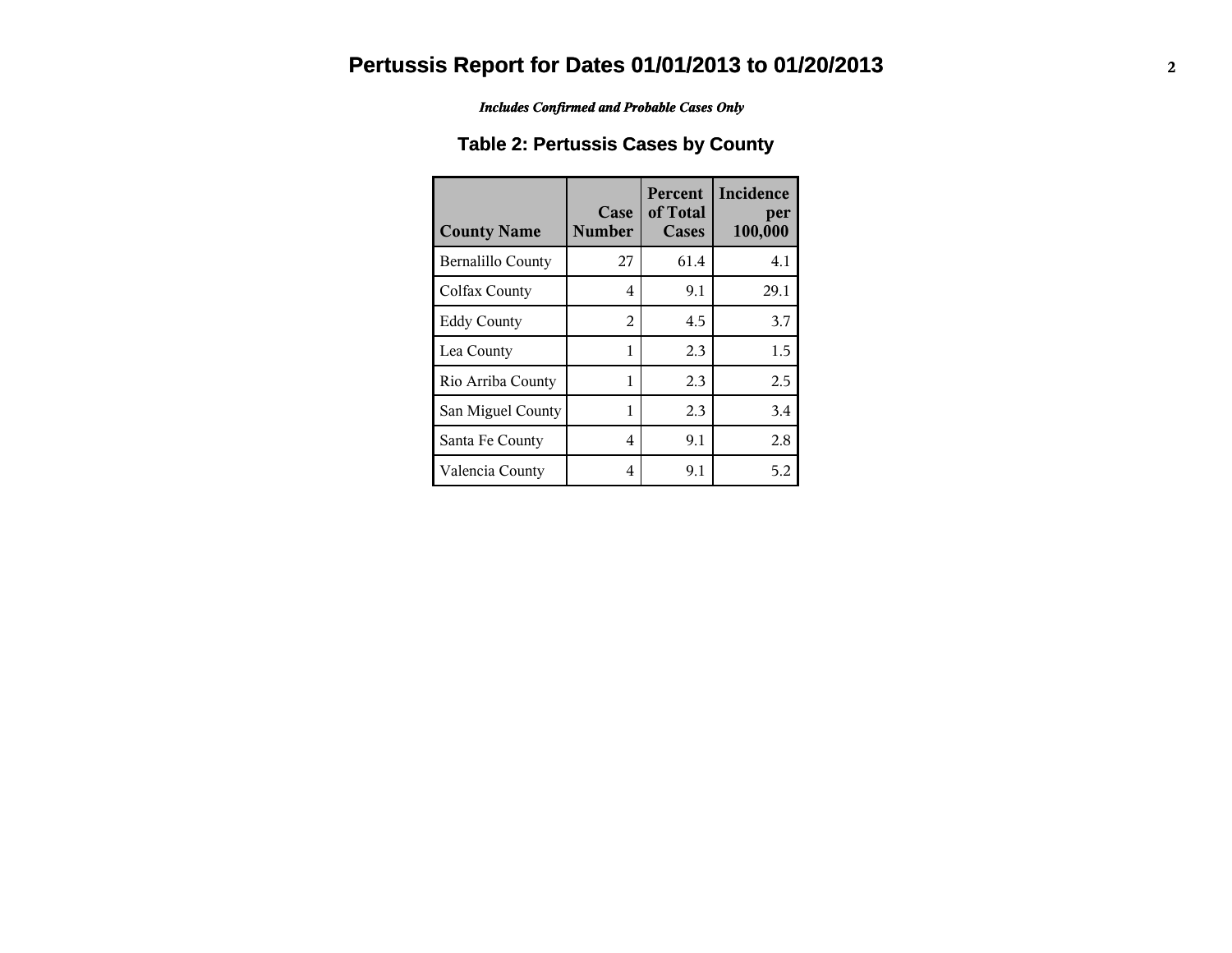*Includes Confirmed and Probable Cases Only*

#### **Table 3: Pertussis Cases by Age Group**

| <b>Age Group</b> | Case<br><b>Number</b> | Percent |
|------------------|-----------------------|---------|
| $<$ 1 Year       | 2                     | 4.5     |
| 1 to 5 Years     |                       | 9.1     |
| 6 to 10 Years    | 12                    | 27.3    |
| 11 to 18 Years   |                       | 15.9    |
| 19 to 65 Years   | 19                    | 43.2    |

**Data are provisional and may change significantly upon the completion of ongoing investigations. Data for prior years are also subject to minor revisions due to corrections or identification of historical cases. \*This report is prepared by the Infectious Disease Epidemiology Bureau (IDEB) using the New Mexico Electronic Disease Surveillance System (NM-EDSS).**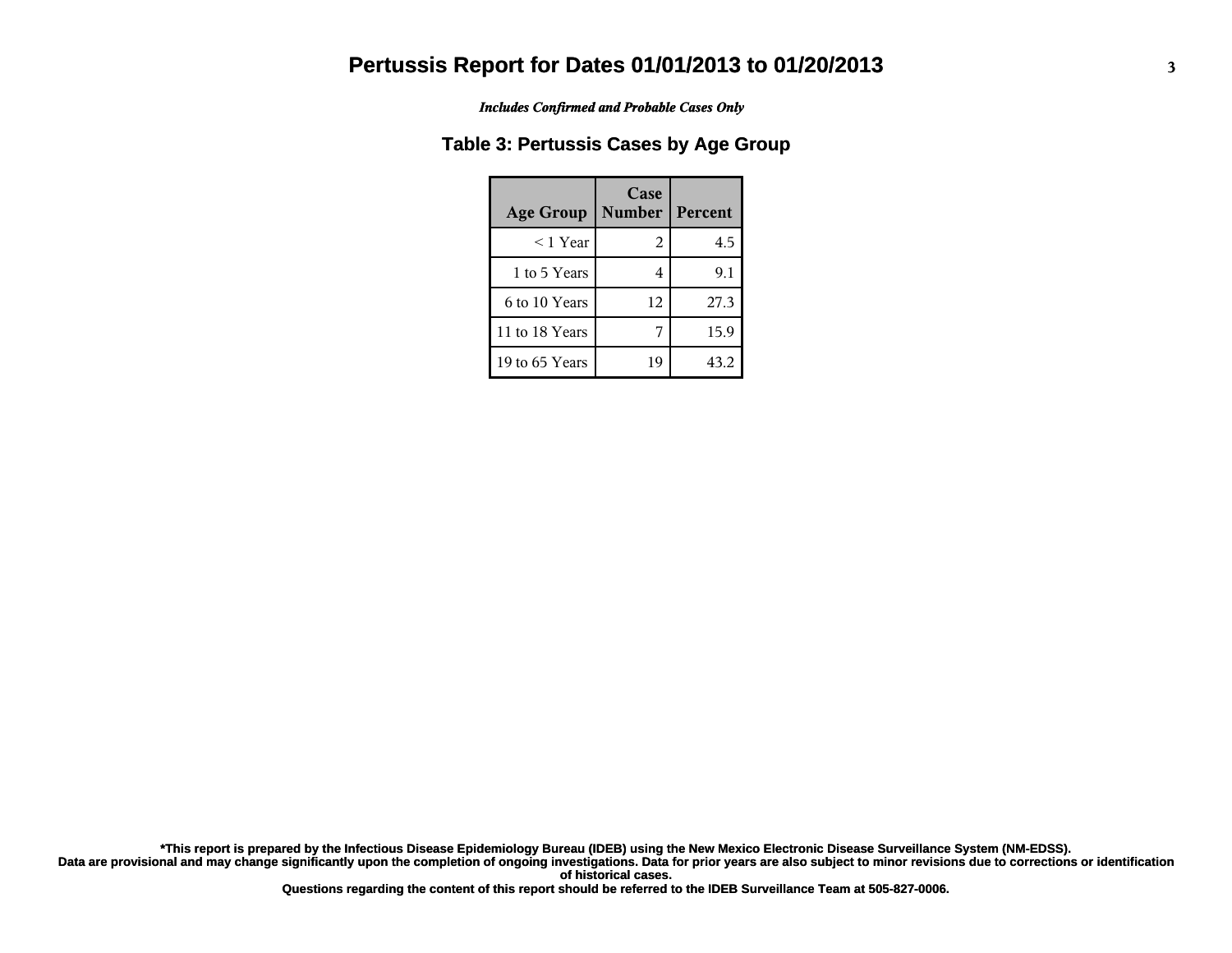*Includes Confirmed and Probable Cases Only*

#### **Table 4: Pertussis Cases by Race/Ethnicity**

| Race/Ethnicity                    | Case<br><b>Number</b> | Percent |
|-----------------------------------|-----------------------|---------|
| American Indian or Alaska Nativel |                       | 2.3     |
| <b>Black or African American</b>  |                       | 2.3     |
| Hispanic                          | 27                    | 61.4    |
| White                             | 15                    | 34.1    |

**Data are provisional and may change significantly upon the completion of ongoing investigations. Data for prior years are also subject to minor revisions due to corrections or identification of historical cases. \*This report is prepared by the Infectious Disease Epidemiology Bureau (IDEB) using the New Mexico Electronic Disease Surveillance System (NM-EDSS).**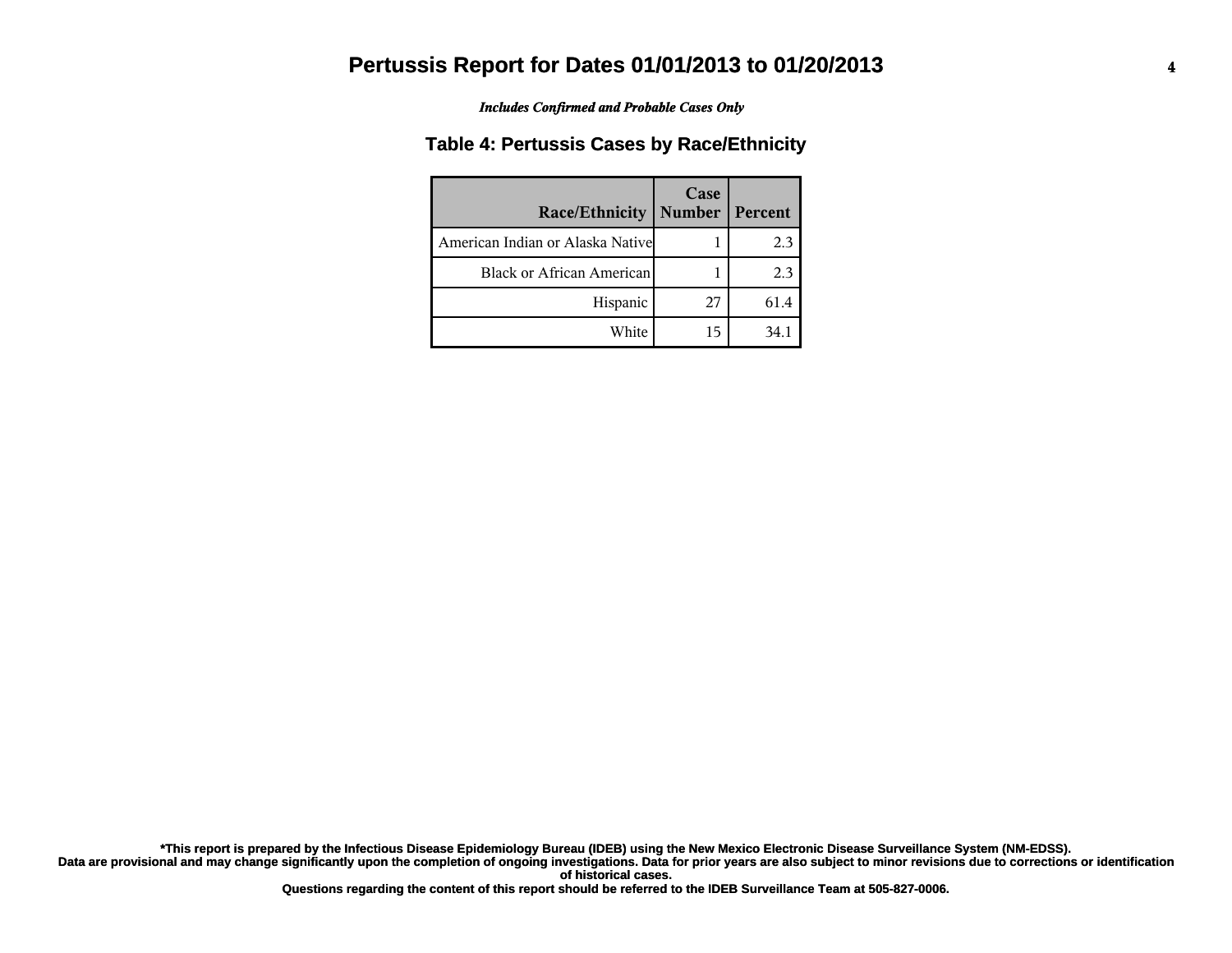*Includes Confirmed and Probable Cases Only*

#### **Table 5: Cases of Pertussis by Race/Ethnicity**

|                                  | <b>Ethnicity</b>         |                                        |                            |              |
|----------------------------------|--------------------------|----------------------------------------|----------------------------|--------------|
| Race                             | Hispanic<br>or<br>Latino | <b>Not</b><br>Hispanic<br>or<br>Latino | Unknown/<br><b>Missing</b> | <b>Total</b> |
| American Indian or Alaska Native | $\Omega$                 | $\theta$                               | 1                          | 1            |
|                                  | 0.00                     | 0.00                                   | 2.27                       | 2.27         |
| <b>Black or African American</b> | 1                        | $\theta$                               | $\Omega$                   | 1            |
|                                  | 2.27                     | 0.00                                   | 0.00                       | 2.27         |
| White                            | 19                       | 15                                     | $\Omega$                   | 34           |
|                                  | 43.18                    | 34.09                                  | 0.00                       | 77.27        |
| <b>Unknown/Missing</b>           | 8                        | $\theta$                               | $\theta$                   | 8            |
|                                  | 18.18                    | 0.00                                   | 0.00                       | 18.18        |
| <b>Total</b>                     | 28<br>63.64              | 15<br>34.09                            | 2.27                       | 44<br>100.00 |

**\*This report is prepared by the Infectious Disease Epidemiology Bureau (IDEB) using the New Mexico Electronic Disease Surveillance System (NM-EDSS).**

**Data are provisional and may change significantly upon the completion of ongoing investigations. Data for prior years are also subject to minor revisions due to corrections or identification of historical cases.**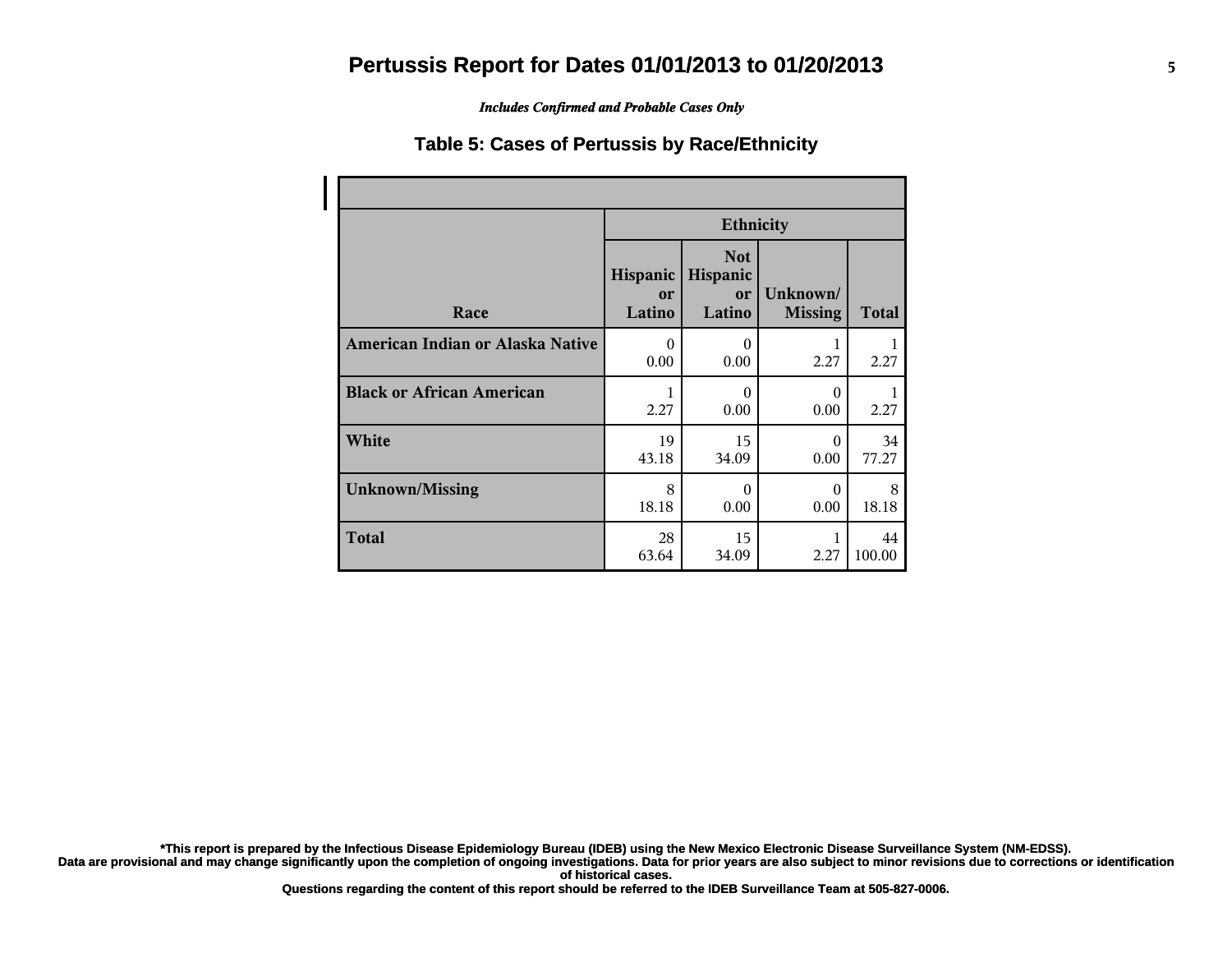*Includes Confirmed and Probable Cases Only*

#### **Table 6: Pertussis Cases by Sex**

| Gender | Case<br><b>Number</b> | Percent |
|--------|-----------------------|---------|
| Female | 24                    | 54.5    |
| Male   | 20                    | 45.5    |

**Data are provisional and may change significantly upon the completion of ongoing investigations. Data for prior years are also subject to minor revisions due to corrections or identification of historical cases. \*This report is prepared by the Infectious Disease Epidemiology Bureau (IDEB) using the New Mexico Electronic Disease Surveillance System (NM-EDSS).**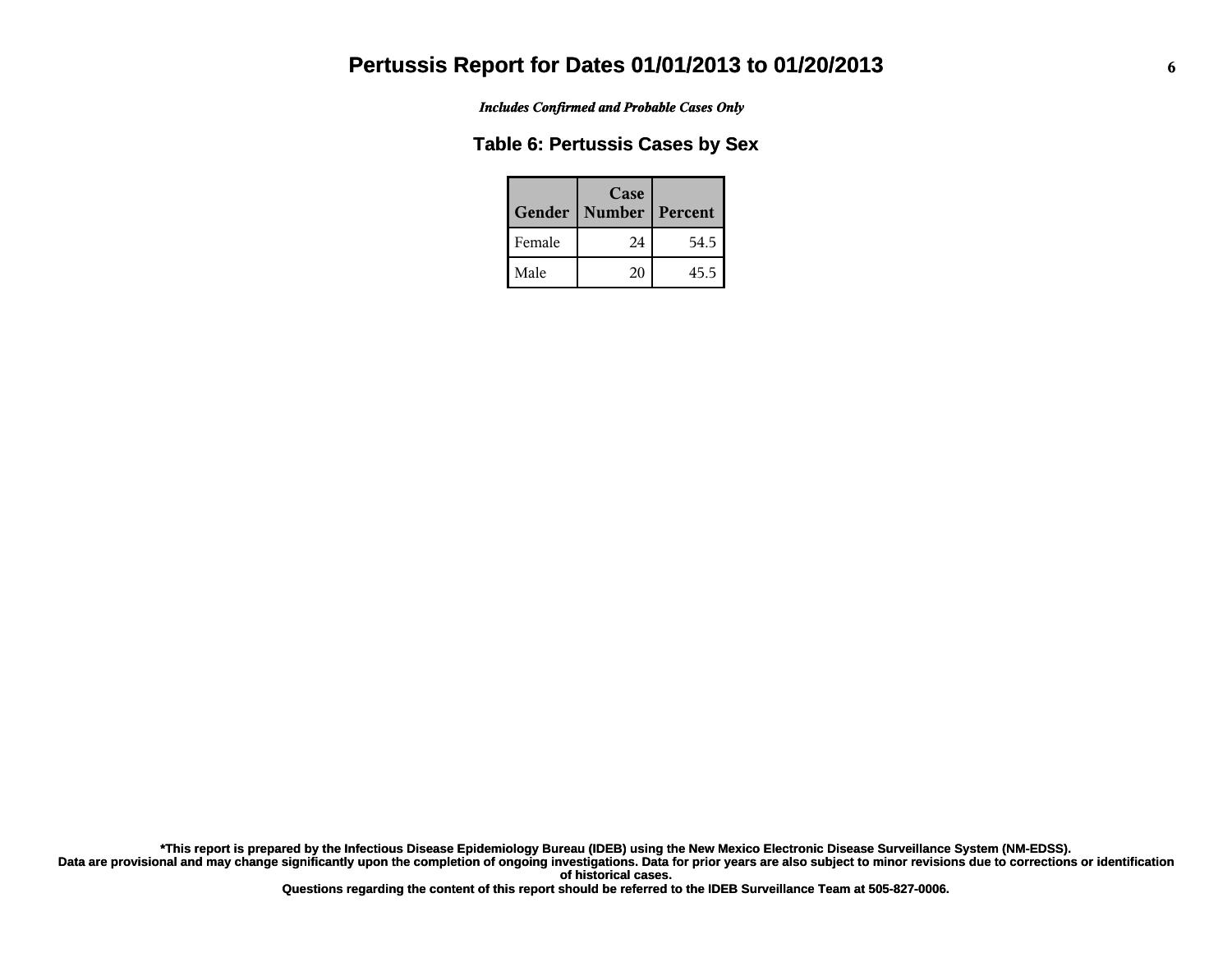#### *Includes Confirmed and Probable Cases Only*

#### **Table 7: Hospitalizations of Pertussis Cases**

| <b>Yes</b> |         | No    |         |  |
|------------|---------|-------|---------|--|
| Count      | Percent | Count | Percent |  |
|            | 2.3     | 43    | 97.7    |  |

**Data are provisional and may change significantly upon the completion of ongoing investigations. Data for prior years are also subject to minor revisions due to corrections or identification of historical cases. \*This report is prepared by the Infectious Disease Epidemiology Bureau (IDEB) using the New Mexico Electronic Disease Surveillance System (NM-EDSS).**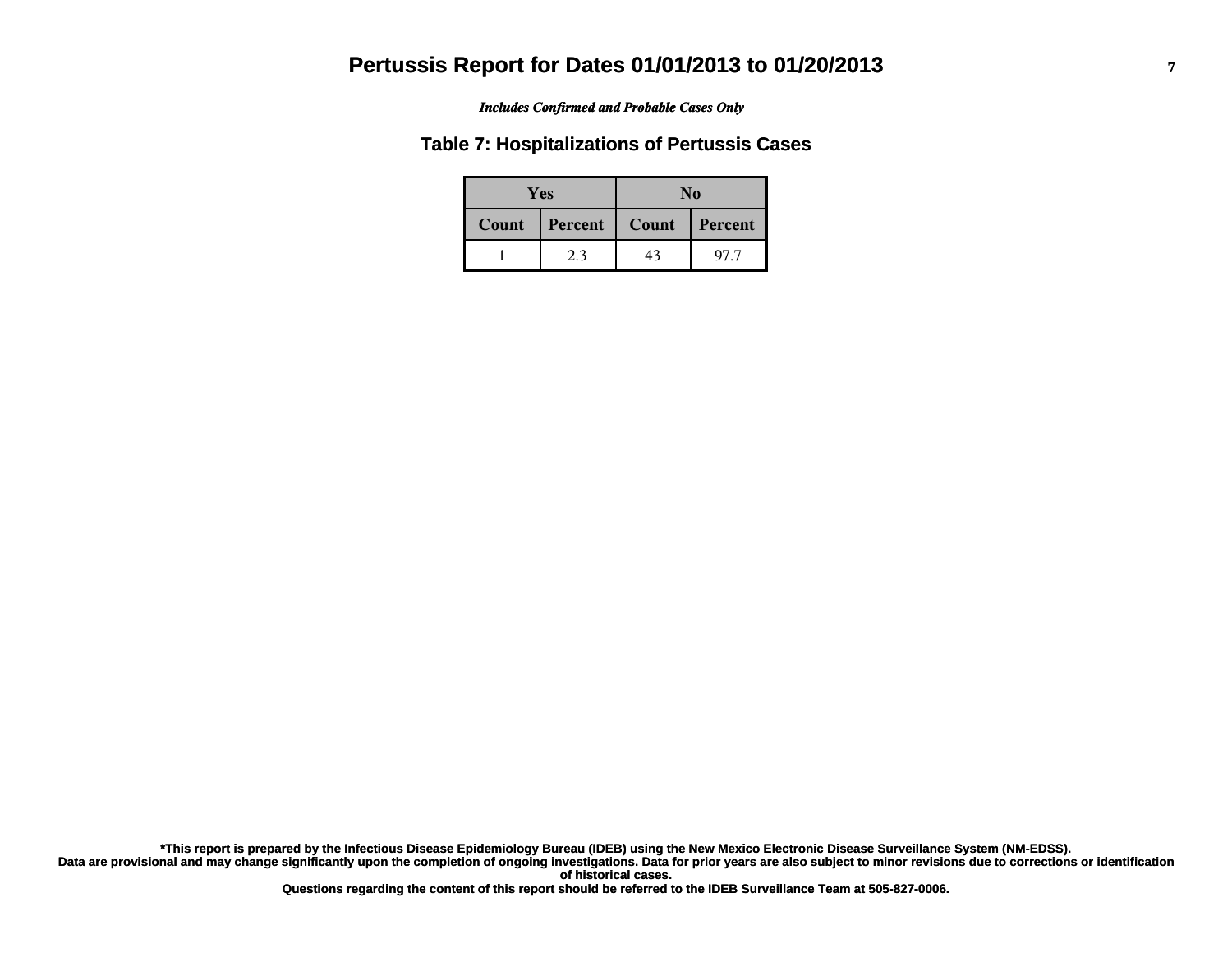*Includes Confirmed and Probable Cases Only*

#### **Table 8: Cases of Pertussis by Hospitalization and Age Group**

|                      | <b>Hospitalized Cases</b> |                |              |
|----------------------|---------------------------|----------------|--------------|
| <b>Age Group</b>     | Yes                       | N <sub>o</sub> | <b>Total</b> |
| $\leq 1$ Year        | 1<br>50.00                | 1<br>50.00     | 2            |
| 1 to 5 Years         | $\theta$<br>0.00          | 4<br>100.00    | 4            |
| <b>6 to 10 Years</b> | $\theta$<br>0.00          | 12<br>100.00   | 12           |
| 11 to 18 Years       | $\theta$<br>0.00          | 7<br>100.00    | 7            |
| 19 to 65 Years       | $\theta$<br>0.00          | 19<br>100.00   | 19           |
| Total                | 1                         | 43             | 44           |

**\*This report is prepared by the Infectious Disease Epidemiology Bureau (IDEB) using the New Mexico Electronic Disease Surveillance System (NM-EDSS).**

**Data are provisional and may change significantly upon the completion of ongoing investigations. Data for prior years are also subject to minor revisions due to corrections or identification of historical cases.**